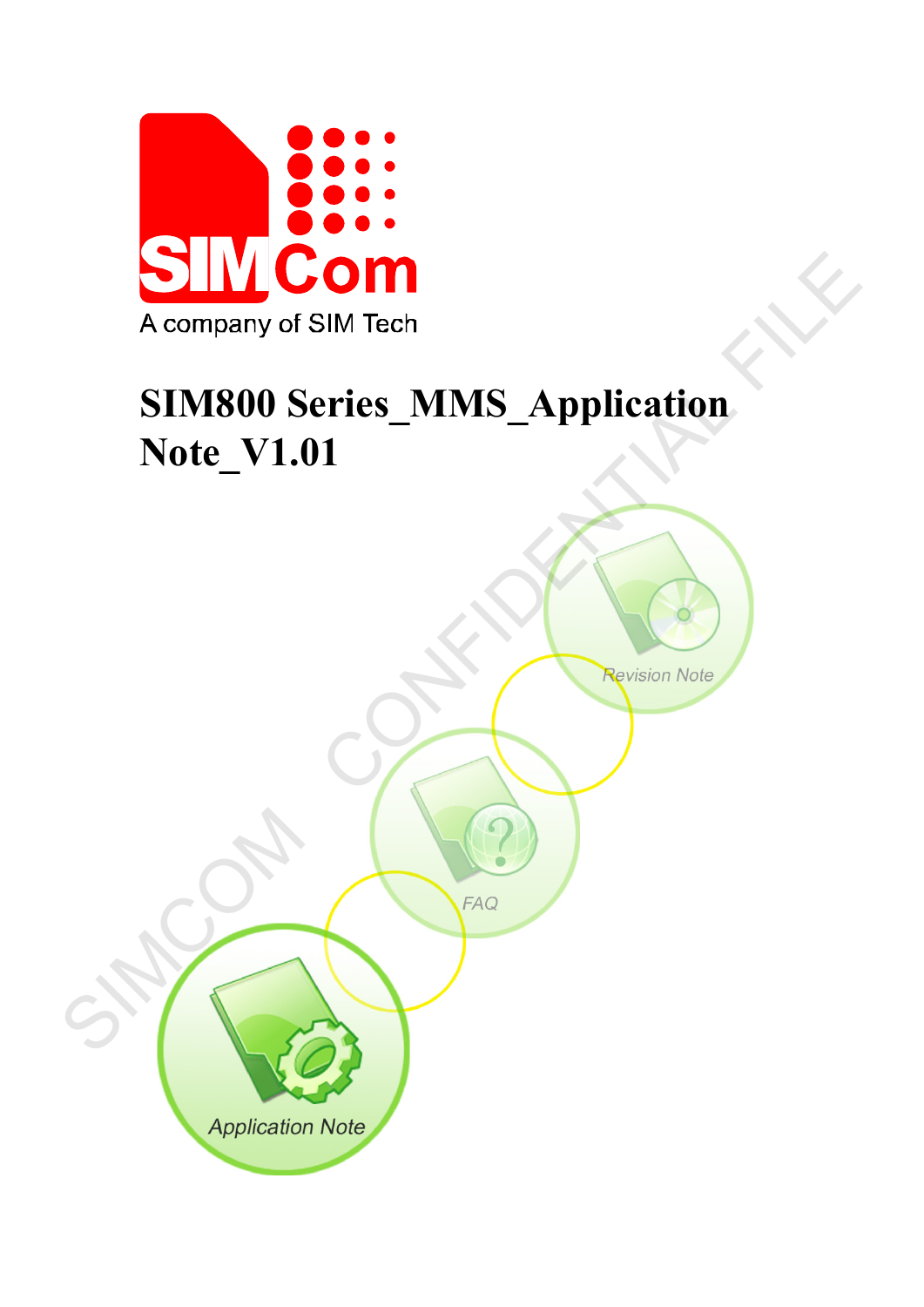

| <b>Document Title</b> | SIM800 Series MMS Application Note       |
|-----------------------|------------------------------------------|
| <b>Version</b>        | 1.01                                     |
| Date                  | $2016 - 11 - 17$                         |
| <b>Status</b>         | Release                                  |
| Document Control ID   | SIM800 Series MMS Application Note V1.01 |

#### **General Notes**

SIMCom offers this information as a service to its customers, to support application and engineering efforts that use the products designed by SIMCom. The information provided is based upon requirements specifically provided to SIMCom by the customers. SIMCom has not undertaken any independent search for additional relevant information, including any information that may be in the customer's possession. Furthermore, system validation of this product designed by SIMCom within a larger electronic system remains the responsibility of the customer or the customer's system integrator. All specifications supplied herein are subject to change. Redeate<br>
SIMS00 Series, MMS Application Note, V1.01<br>
General Note,<br>
SIMS00 Series, MMS Application Note, V1.01<br>
SimCorm of Eric Bis information as a serivice to its cantomers, to support application and<br>
regineering effort

#### **Copyright**

This document contains proprietary technical information which is the property of Shanghai SIMCom Wireless Solutions Ltd, copying of this document and giving it to others and the using or communication of the contents thereof, are forbidden without express authority. Offenders are liable to the payment of damages. All rights reserved in the event of grant of a patent or the registration of a utility model or design. All specification supplied herein are subject to change without notice at any time.

*Copyright © Shanghai SIMCom Wireless Solutions Ltd. 2016*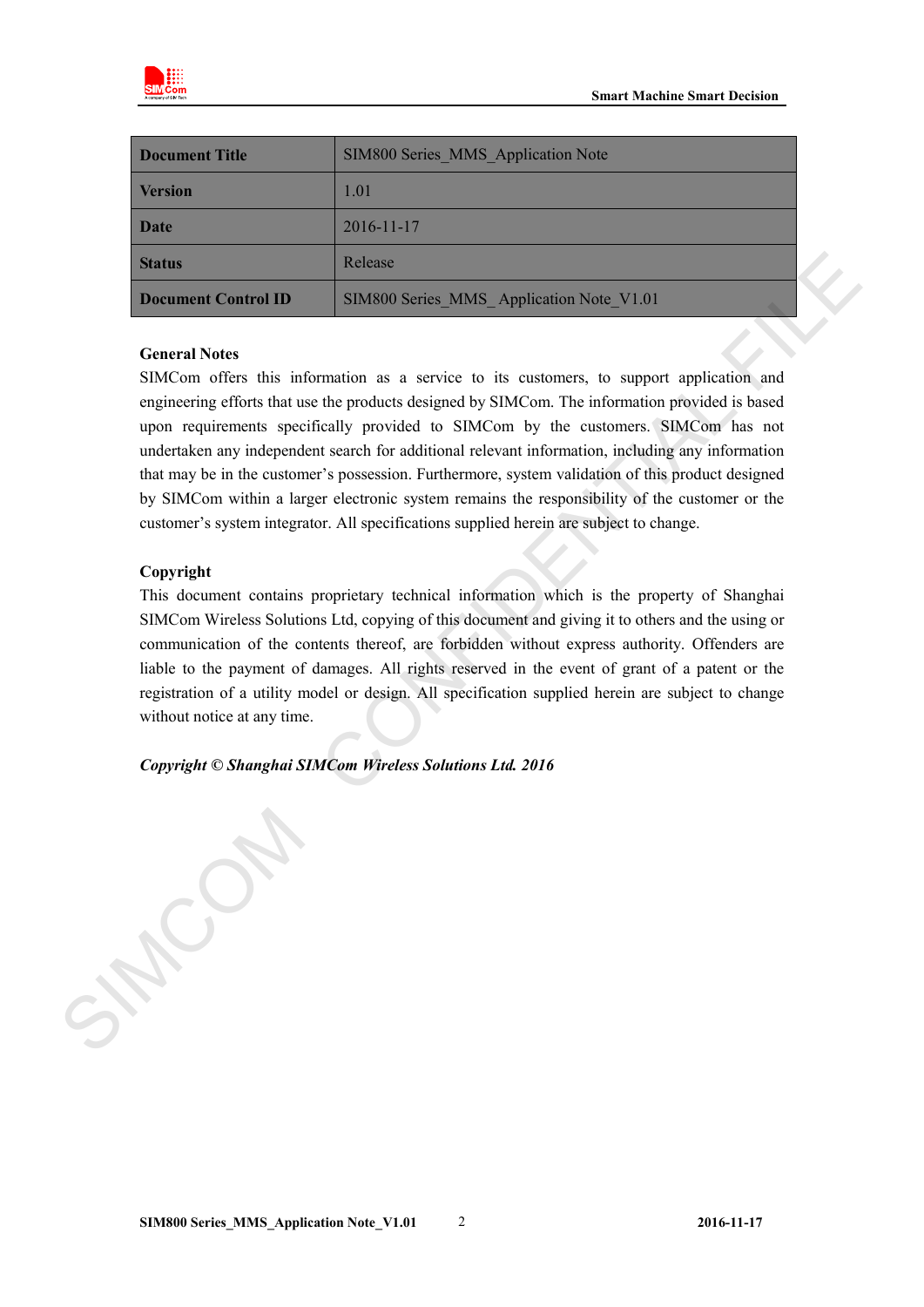

# **Contents**

| $\mathbf{1}$ . |              |  |
|----------------|--------------|--|
|                | 11           |  |
| 2.             |              |  |
|                | 21           |  |
|                | 2.2.         |  |
| 3.             |              |  |
|                | 31           |  |
|                | 3.2.         |  |
|                | 3.3.         |  |
|                | 34           |  |
|                | 3.5          |  |
|                | 3.6.         |  |
|                | 3.7.         |  |
|                | 3.8.         |  |
|                |              |  |
|                | $\mathbf{A}$ |  |
|                | <sub>R</sub> |  |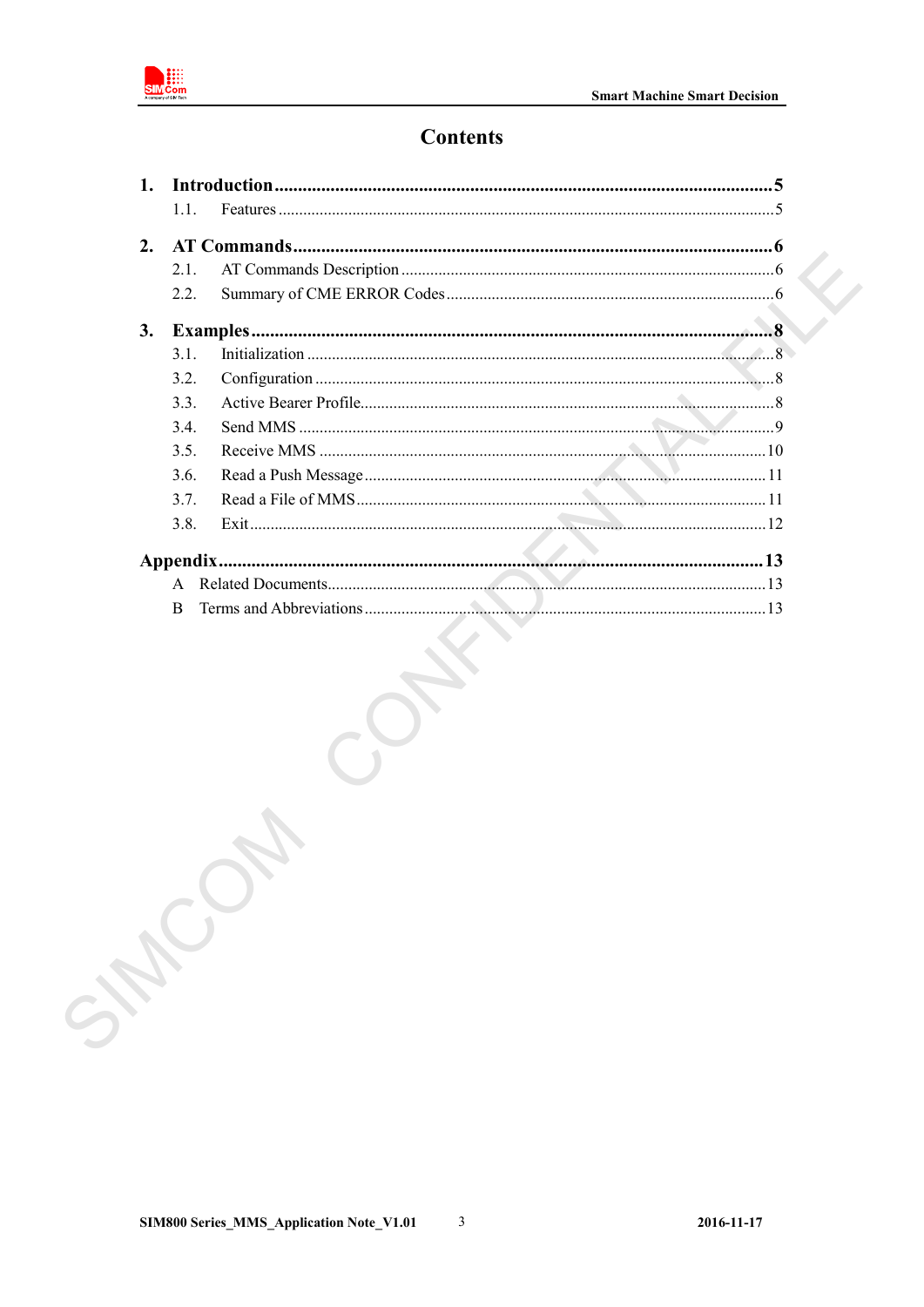

# **Version History**

| Date                  | <b>Version</b> | <b>What is new</b> | <b>Author</b> |
|-----------------------|----------------|--------------------|---------------|
| $2013 - 08 - 01$      | 1.00           | New version        | Dingfeng.zhu  |
| $2016 - 11 - 17$ 1.01 |                | Scope              | Dingfen.zhu   |

# **Scope**

This document presents the AT command of MMS operation and application examples. This document can apply to SIM800 series modules with MMS function. Scope<br>
This document are apply to SIMS00 scries modules with MMS function<br>
document can apply to SIMS00 scries modules with MMS function<br>
And the Confident of the MAS function<br>
Confident of the Confident of the Confidence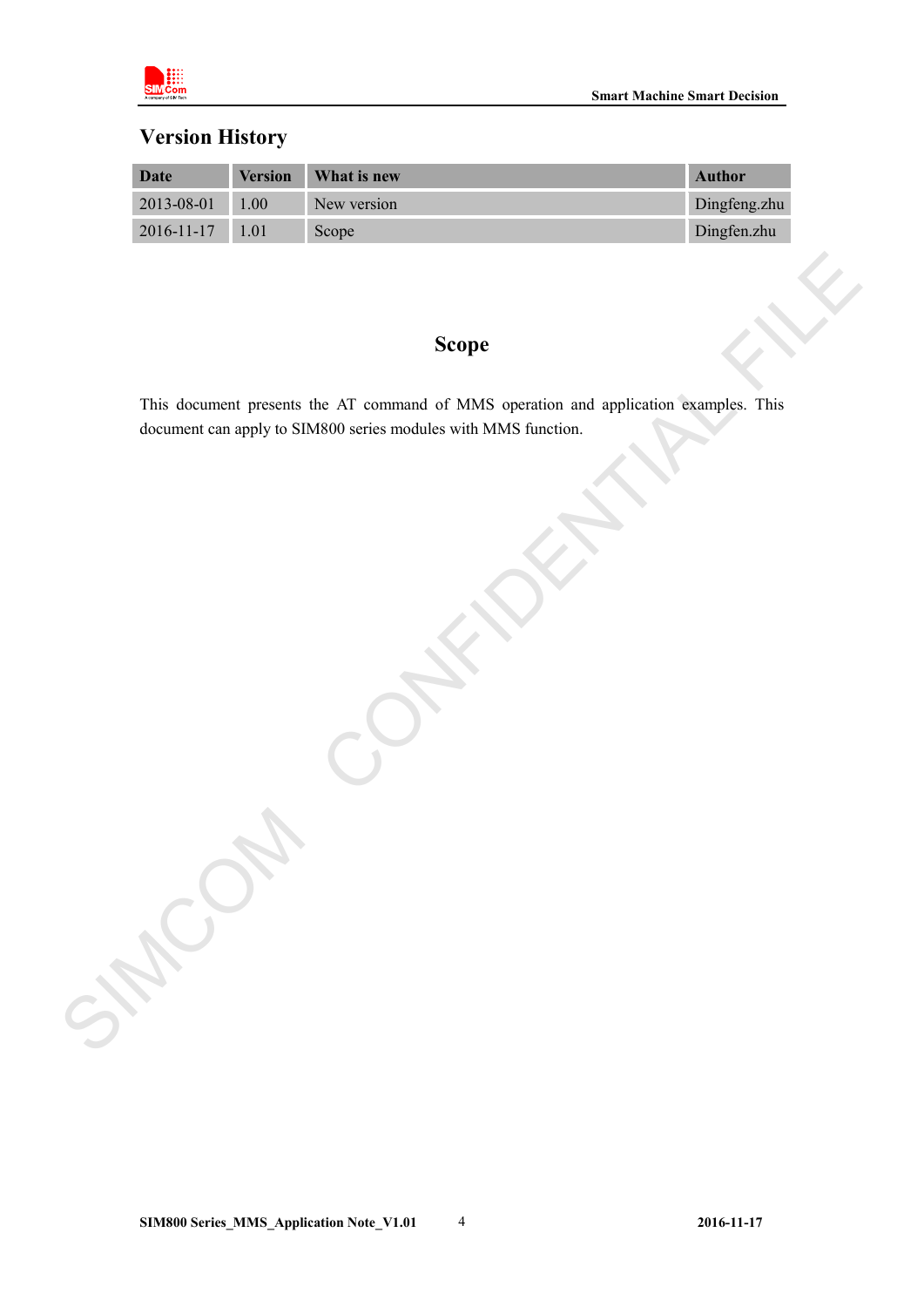

# <span id="page-4-0"></span>**1. Introduction**

This chapter introduces the MMS feature of SIM800 series modules.

#### <span id="page-4-1"></span>**1.1. Features**

- 1) SIM800 series support sending and receiving MMS only through HTTP protocol.
- 2) Character sets of SIM800 series support Unicode (both little endian and big endian) and UTF8 and support ASCII code only for English and numerals.
- 3) The maximum data size of an MMS is 300 Kbytes.
- 4) The maximum size of an image file is 300 Kbytes.
- 5) The maximum size of a text file is 15360 bytes.
- 6) The maximum number of files to be enclosed is 10.
- 7) It is necessary to input text data into modem with header of Unicode (both little endian and big endian, "FF FE" is the header for Unicode little endian and "FE FF" is the header for Unicode big endian).
- 8) It includes "MMS PUSH" in "+CMTI: …" when the received short message is a MMS push message (either M-Notification.ind or M-Delivery.ind ).
- 9) If the current received MMS push message is a concatenated message, it will include ",  $\leq m$ ,  $\leq n$  after "MMS PUSH".  $\leq m$  is the total number of the parts of the concatenated message and  $\langle n \rangle$  is the index of the current part in the whole concatenated message. For example: +CMTI: "SM",1,"MMS PUSH",2,1. In the URC, 2 means the concatenated push message including two parts and 1 means the current message is the first part. When all parts of the concatenated push message have been received, it will prompt "+CMTI: ..." URC with "MMS PUSH" and without ", <m>, <n>". For example: +CMTI: "SM",1,"MMS PUSH". 1 STAN800 series support scruding and receiving MMS only through HTTP protocol.<br>
2) Character sets of SIM600 series support University for MHS only through HTTP protocol.<br>
2) Character sets of SIM600 series apport Dubical
	- 10) X-profile parameters need to be configured for some MMS server, or some problems like image compression error may occur, also the x-profile address which is not configured by default should be set according to the customer's own hardware environment.
	- 11) The output text from the modem is encoded with little endian Unicode, but the head of Unicode is omitted.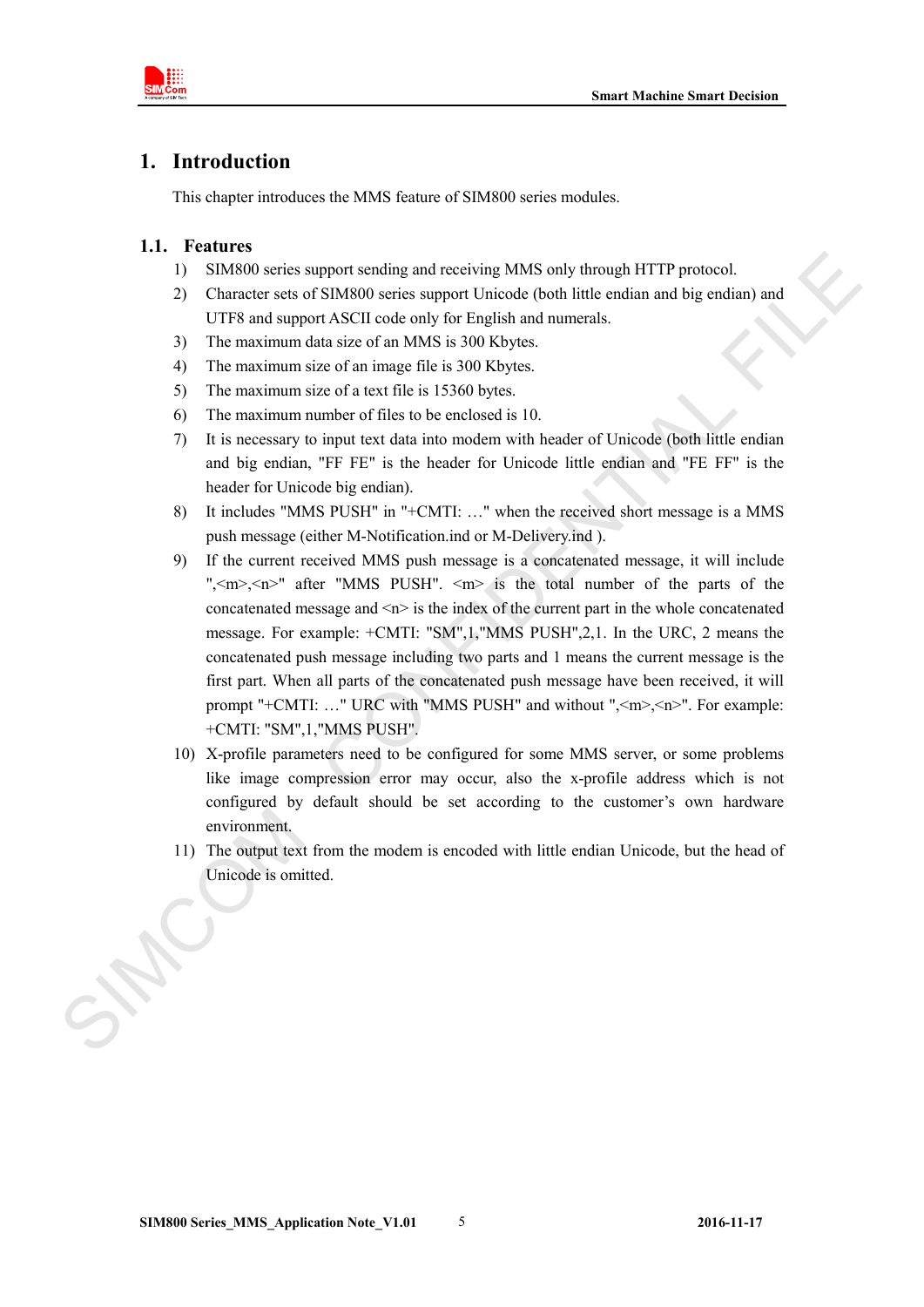

# <span id="page-5-0"></span>**2. AT Commands**

# <span id="page-5-1"></span>**2.1. AT Commands Description**

| <b>Command</b>       | <b>Description</b>                               |
|----------------------|--------------------------------------------------|
| AT+CMMSCURL          | Set the URL of the MMS center                    |
| AT+CMMSPROTO         | Set the protocol parameter and MMS proxy         |
| AT+CMMSCID           | Set the network parameters for MMS               |
| AT+CMMSSENDCFG       | Set the parameters for sending MMS               |
| AT+CMMSEDIT          | Enter or exit edit mode                          |
| AT+CMMSDOWN          | Download the file data or title from UART        |
| AT+CMMSDELFILE       | Delete the file of the edited MMS by file index  |
| AT+CMMSSEND          | <b>Start MMS</b> sending                         |
| AT+CMMSRECP          | Add recipients                                   |
| AT+CMMSCC            | Add copy recipients                              |
| AT+CMMSBCC           | Add secret recipients                            |
| AT+CMMSDELRECP       | Delete recipients                                |
| AT+CMMSDELCC         | Delete copy recipients                           |
| AT+CMMSDELBCC        | Delete secret recipients                         |
| AT+CMMSRECV          | Receive MMS                                      |
| AT+CMMSVIEW          | Get the MMS into buffer and show the information |
| AT+CMMSREAD          | Read the given file of the MMS in the buffer     |
| AT+CMMSRDPUSH        | Read the information of the MMS PUSH message     |
| AT+CMMSUA            | Set user agent                                   |
| AT+CMMSPROFILE       | Set user agent profile                           |
| AT+CMMSTIMEOUT       | Set MMS timeout                                  |
| <b>AT+CMMSSTATUS</b> | Get MMS status                                   |
| AT+CMMSINIT          | Initialize MMS function                          |
| AT+CMMSTERM          | Exit MMS function                                |
| AT+CMMSSCONT         | Save MMS context                                 |

## <span id="page-5-2"></span>**2.2. Summary of CME ERROR Codes**

Final result code +CME ERROR: <err>indicates an error related to mobile equipment or network. The operation is similar to result code ERROR. None of the following commands should be executed in the same Command line. Neither ERROR nor OK result code will be returned. The following <err> is just the additional <err> code for MMS. About other <err> codes, please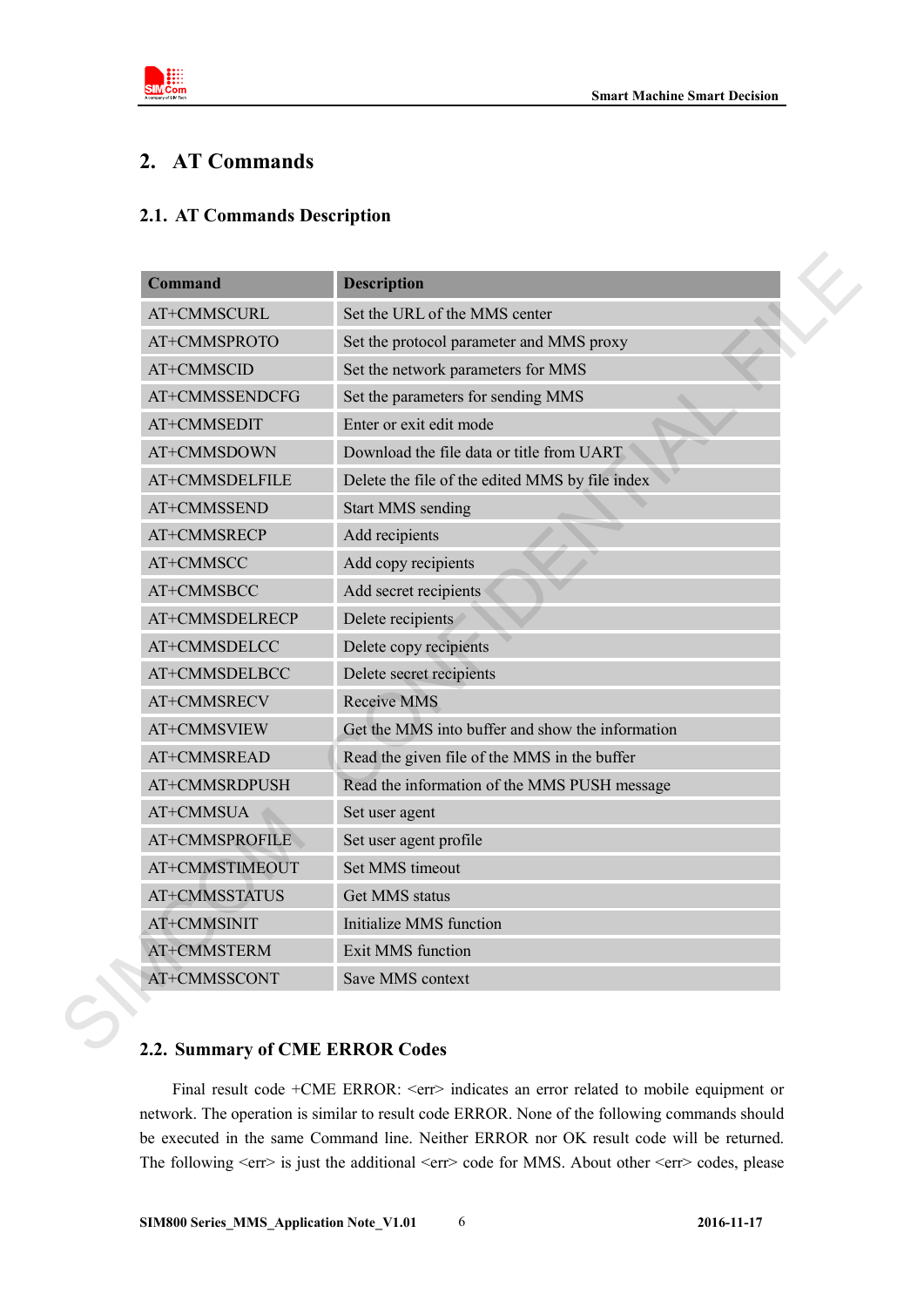

refer to reference [1].

| Code of <error></error> | <b>Meaning</b>                      |
|-------------------------|-------------------------------------|
| 171                     | MMS task is busy now                |
| 172                     | The MMS data is oversized           |
| 173                     | The operation is overtime           |
| 174                     | There is no MMS receiver            |
| 175                     | The storage for address is full     |
| 176                     | Failed to find the address          |
| 177                     | The connection to network is failed |
| 178                     | Failed to read push message         |
| 179                     | This is not a MMS push message      |
| 180                     | GPRS in not attached                |
| 181                     | TCPIP stack is busy                 |
| 182                     | The MMS storage is full             |
| 183                     | The box is empty                    |
| 184                     | Failed to save MMS                  |
| 185                     | It is in edit mode                  |
| 186                     | It is not in edit mode              |
| 187                     | No content in the buffer            |
| 188                     | Not find the file                   |
| 189                     | Failed to receive MMS               |
| 190                     | Failed to read MMS                  |
| 191                     | Not M-Notification.ind              |
| 192                     | The MMS inclosure is full           |
| 193                     | Unknown                             |
| SHEL                    |                                     |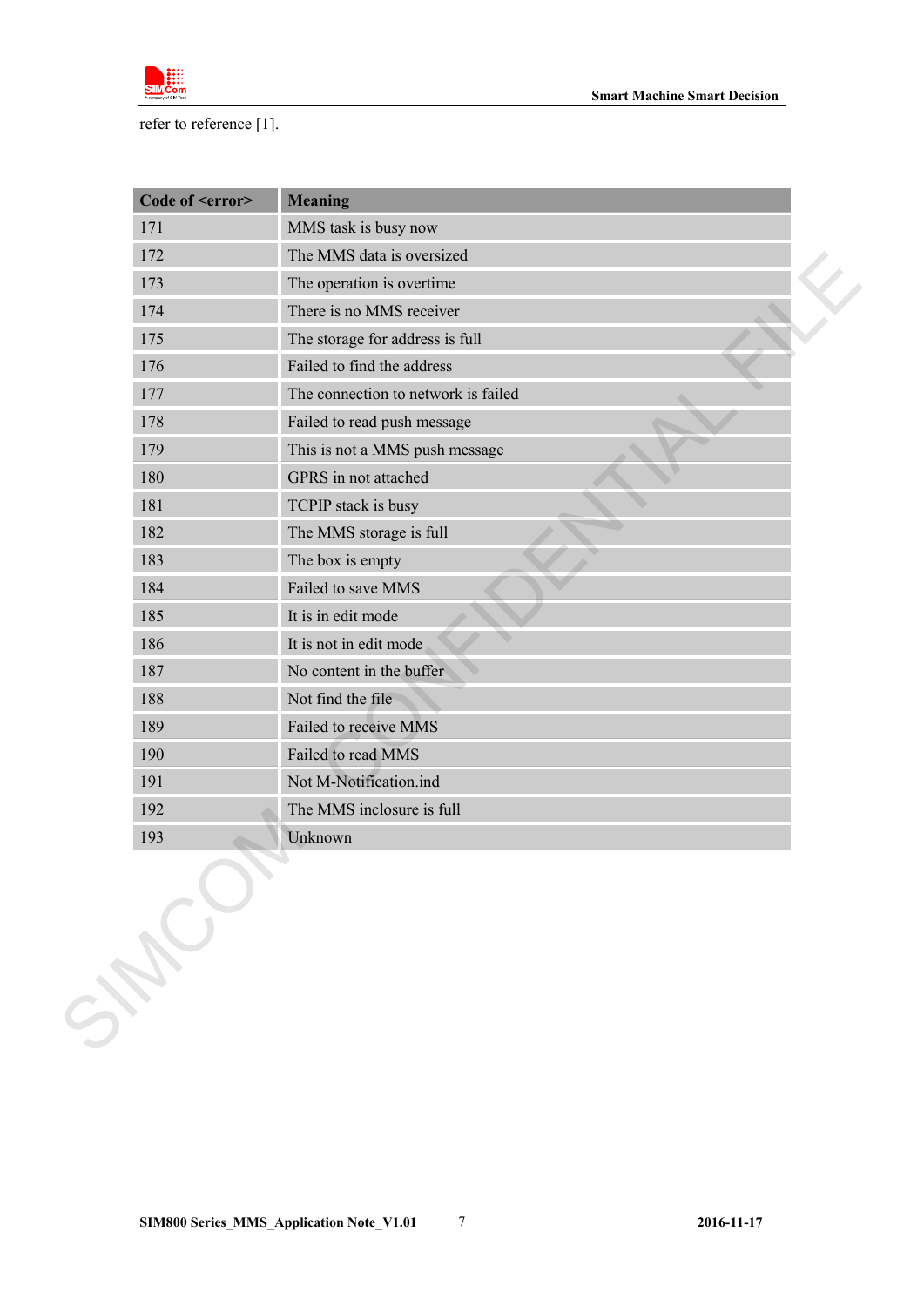

# <span id="page-7-0"></span>**3. Examples**

SIM800 series module provides MMS solution which communicates via HTTP protocol. Unicode (little endian and big endian) and UTF8 character set are supported, also ASCII is supported only for English and numerals. SIM800 series module can send JPG format pictures. When receiving the title, text and picture data of MMS, module can create a MMS file automatically. User can set phone number or e-mail address as MMS destination.

#### <span id="page-7-1"></span>**3.1. Initialization**

| <b>Grammar</b> | <b>Description</b>                 |
|----------------|------------------------------------|
| AT+CMMSINIT    | This command must be executed when |
| OK             | entering the MMS function,         |

#### <span id="page-7-2"></span>**3.2. Configuration**

| <b>Description</b><br>entering the MMS function,                                                                                                    |
|-----------------------------------------------------------------------------------------------------------------------------------------------------|
| This command must be executed when                                                                                                                  |
|                                                                                                                                                     |
|                                                                                                                                                     |
|                                                                                                                                                     |
| Before sending or receiving MMS, please configure parameters as following:                                                                          |
| <b>Description</b>                                                                                                                                  |
| Set the MMS center URL without "http://"                                                                                                            |
| Set bearer context id                                                                                                                               |
| Set the IP address (10.0.0.172) and port of<br>MMS proxy (80)                                                                                       |
| Set the parameter for the MMS PDU to be<br>sent. This is not required. About the details<br>of these parameters, please refer to reference<br>$[1]$ |
|                                                                                                                                                     |

# <span id="page-7-3"></span>**3.3. Active Bearer Profile**

| <b>Grammar</b>                | <b>Description</b>    |
|-------------------------------|-----------------------|
| AT+SAPBR=3,1,"Contype","GPRS" | Set bearer parameter  |
| OK                            |                       |
| AT+SAPBR=3,1,"APN","CMWAP"    | Set bearer context    |
| OK                            |                       |
| $AT+SAPBR=1,1$                | Active bearer context |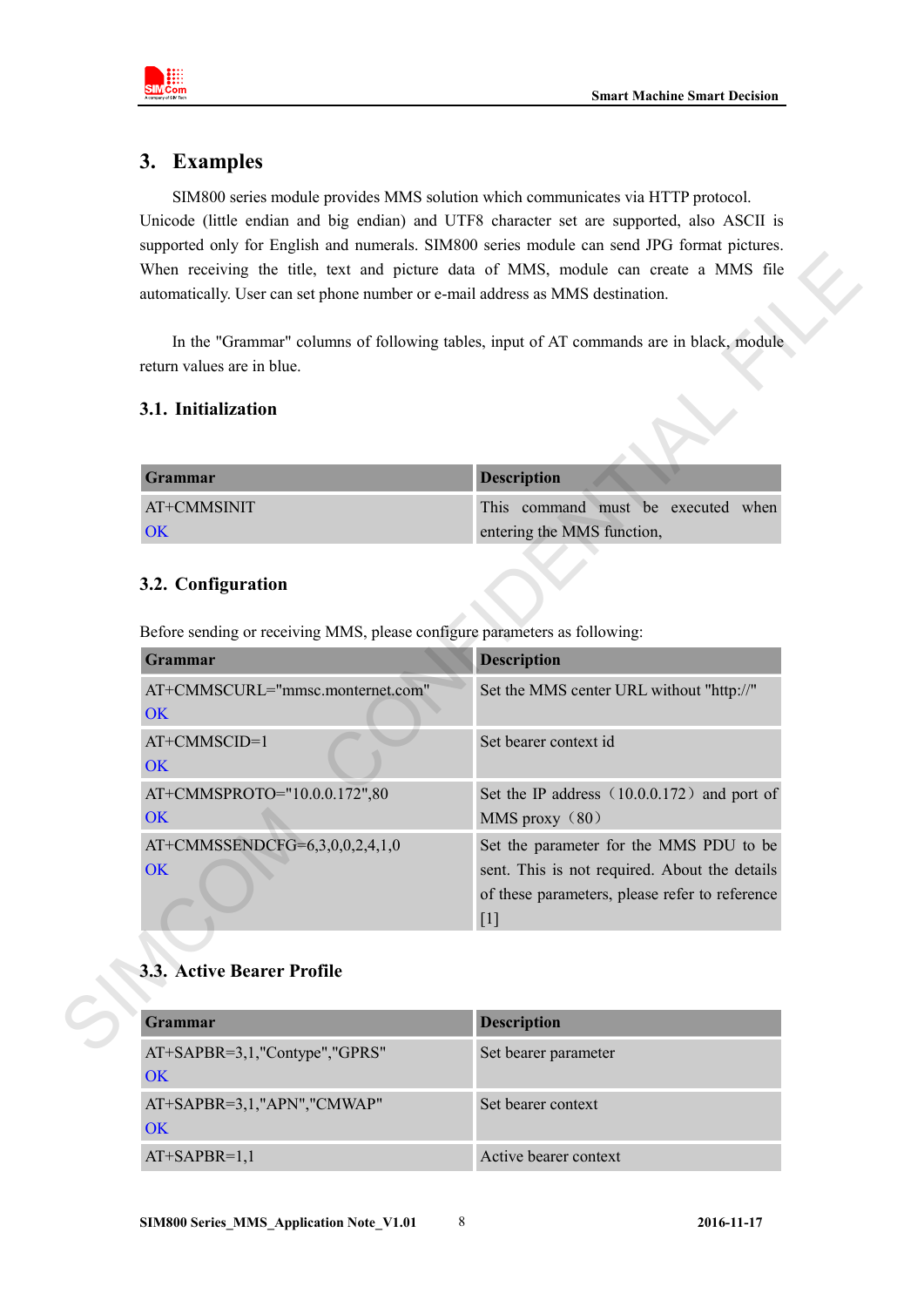

| <b>OK</b>                    |                       |
|------------------------------|-----------------------|
| $AT+SAPBR=2,1$               | Read bearer parameter |
| $+SAPBR: 1,1, "10.89.193.1"$ |                       |
|                              |                       |
| OK                           |                       |

## <span id="page-8-0"></span>**3.4. Send MMS**

| AT+CMMSEDIT=1<br><b>OK</b><br>AT+CMMSDOWN="PIC",12963,20000<br><b>CONNECT</b><br>.<br><b>OK</b><br>AT+CMMSDOWN="TITLE",3,5000<br><b>CONNECT</b> | Enter edit mode to edit MMS<br>Download an image whose size is 12963<br>Bytes and the maximum latency time for<br>downloading<br>is<br>20000<br>It<br>$\overline{1}$<br>ms.<br>recommended to set the latency time as long<br>as possible so it is enough time to download<br>all the data within the latency period<br>It is ready to receive data from UART. And<br>DCD has been set to low<br>Receive data from UART without echo<br>All data has been received, and DCD is set to<br>high |
|-------------------------------------------------------------------------------------------------------------------------------------------------|-----------------------------------------------------------------------------------------------------------------------------------------------------------------------------------------------------------------------------------------------------------------------------------------------------------------------------------------------------------------------------------------------------------------------------------------------------------------------------------------------|
|                                                                                                                                                 |                                                                                                                                                                                                                                                                                                                                                                                                                                                                                               |
|                                                                                                                                                 |                                                                                                                                                                                                                                                                                                                                                                                                                                                                                               |
|                                                                                                                                                 |                                                                                                                                                                                                                                                                                                                                                                                                                                                                                               |
|                                                                                                                                                 |                                                                                                                                                                                                                                                                                                                                                                                                                                                                                               |
|                                                                                                                                                 | Download a title for the MMS, it is not<br>required to download a title for the MMS.<br>It is ready to receive data from UART. And<br>DCD has been set to low<br>Receive data from UART without echo                                                                                                                                                                                                                                                                                          |
| <b>OK</b>                                                                                                                                       | All data has been received over, and DCD is<br>set to high. for example, is "HUA"                                                                                                                                                                                                                                                                                                                                                                                                             |
| AT+CMMSDOWN="TEXT",5,5000                                                                                                                       | Download a text whose size is 5 Bytes and<br>the maximum latency time is 5000 ms. It is<br>recommended to set the latency time as long<br>as enough to download all the data in the<br>latency time                                                                                                                                                                                                                                                                                           |
| <b>CONNECT</b><br>.                                                                                                                             | It is ready to receive data from UART. And<br>DCD has been set to low<br>Receive data from UART without echo                                                                                                                                                                                                                                                                                                                                                                                  |

*Note: if the data is in Unicode (big endian) format, it must begin with* "*FE FF*"*; if the data is in Unicode (little endian) format, it must follow with* "*FF FE*"*. For example, the data is* "*00 31 00 32 00 33 00 34*" *in big endian format, then before sending, it should be encoded to be*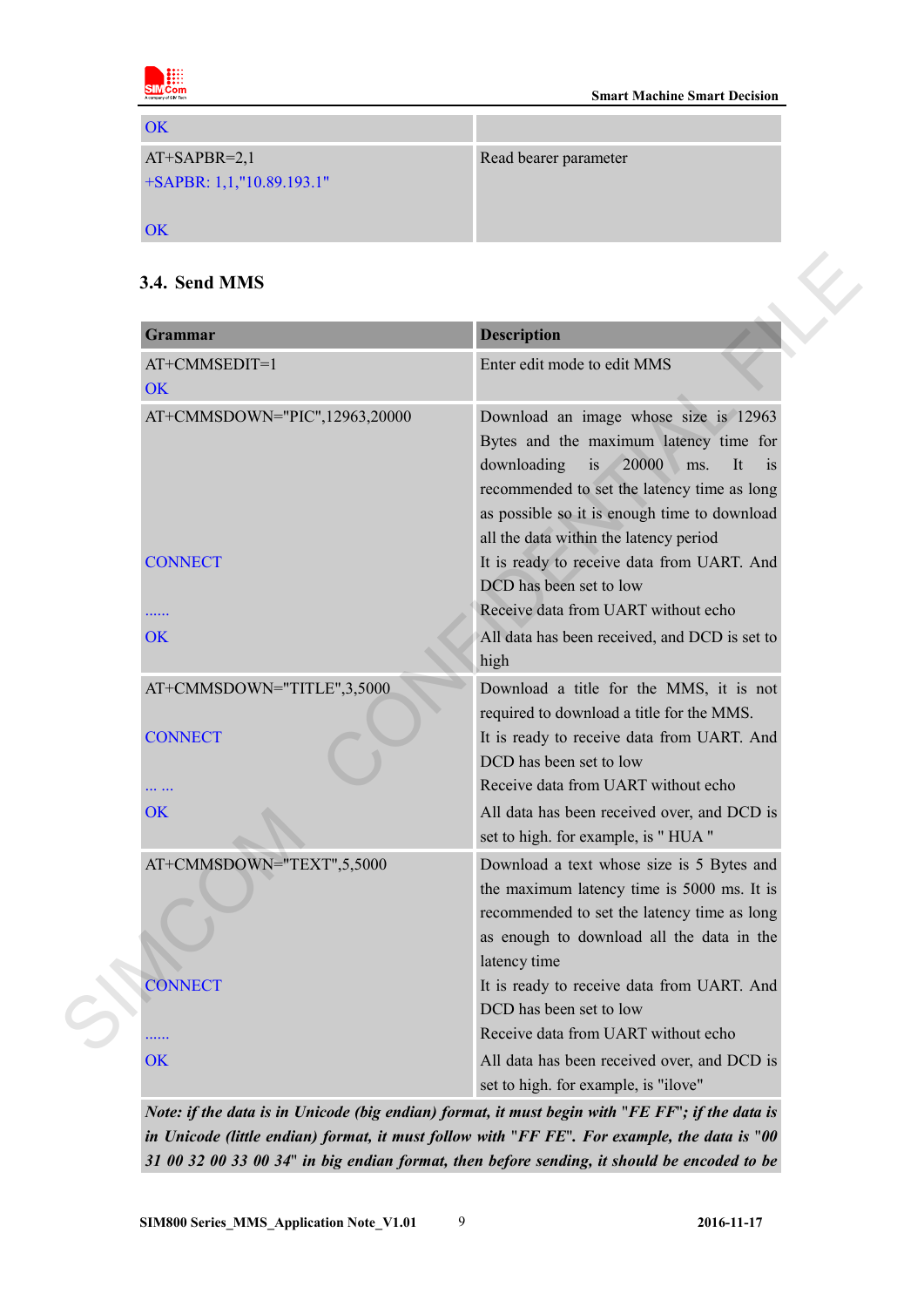

| "FE FF 00 31 00 32 00 33 00 34".                                                                                                                                                   |                                                                    |
|------------------------------------------------------------------------------------------------------------------------------------------------------------------------------------|--------------------------------------------------------------------|
| AT+CMMSRECP="13918181818"<br><b>OK</b>                                                                                                                                             | Add the first recipient                                            |
| AT+CMMSCC="13564545454"<br><b>OK</b>                                                                                                                                               | This command is optional. It is for adding<br>copy address         |
| AT+CMMSBCC="simcom@sim.com"<br>OK                                                                                                                                                  | This command is optional. It is for adding<br>secret email address |
| AT+CMMSDELBCC<br><b>OK</b>                                                                                                                                                         | This command is optional. It is for deleting<br><b>BCC</b> address |
| AT+CMMSDELCC<br><b>OK</b>                                                                                                                                                          | This command is optional. It is for deleting<br>CC address         |
| AT+CMMSBCC="simcom@sim.com"<br><b>OK</b>                                                                                                                                           | This command is optional. It is for adding<br>secret email address |
| AT+CMMSVIEW<br>+CMMSVIEW:<br>2,"","13918181818","","simcom@sim.com","20<br>03-01-01,12:07:18","480055004100",13054<br>1,"image0.jpg", 7, 12963<br>2,"text0.txt", 4, 5<br><b>OK</b> | View the information of sending MMS                                |
| AT+CMMSDELFILE=2                                                                                                                                                                   | TEXT data of MMS is deleted,                                       |
| OK                                                                                                                                                                                 | that's "text0.txt"                                                 |
| AT+CMMSVIEW<br>+CMMSVIEW:<br>2,"","13918181818","","simcom@sim.com","20<br>03-01-01,12:07:18","480055004100",13004<br>1,"image0.jpg", 7, 12963<br>OK                               | The second part of MMS has been deleted                            |
| AT+CMMSSEND                                                                                                                                                                        | Send MMS                                                           |
| .                                                                                                                                                                                  | Sending, UART will not respond to any AT<br>command                |
| <b>OK</b>                                                                                                                                                                          | Sent successfully                                                  |
| AT+CMMSEDIT=0                                                                                                                                                                      | Exit from edit mode and the MMS in buffer                          |
| OK                                                                                                                                                                                 | will be cleared up                                                 |

#### <span id="page-9-0"></span>**3.5. Receive MMS**

| <b>Grammar</b>                   | <b>Description</b>          |
|----------------------------------|-----------------------------|
| +CMTI: "SM",3," <b>MMS PUSH"</b> | Received a MMS push message |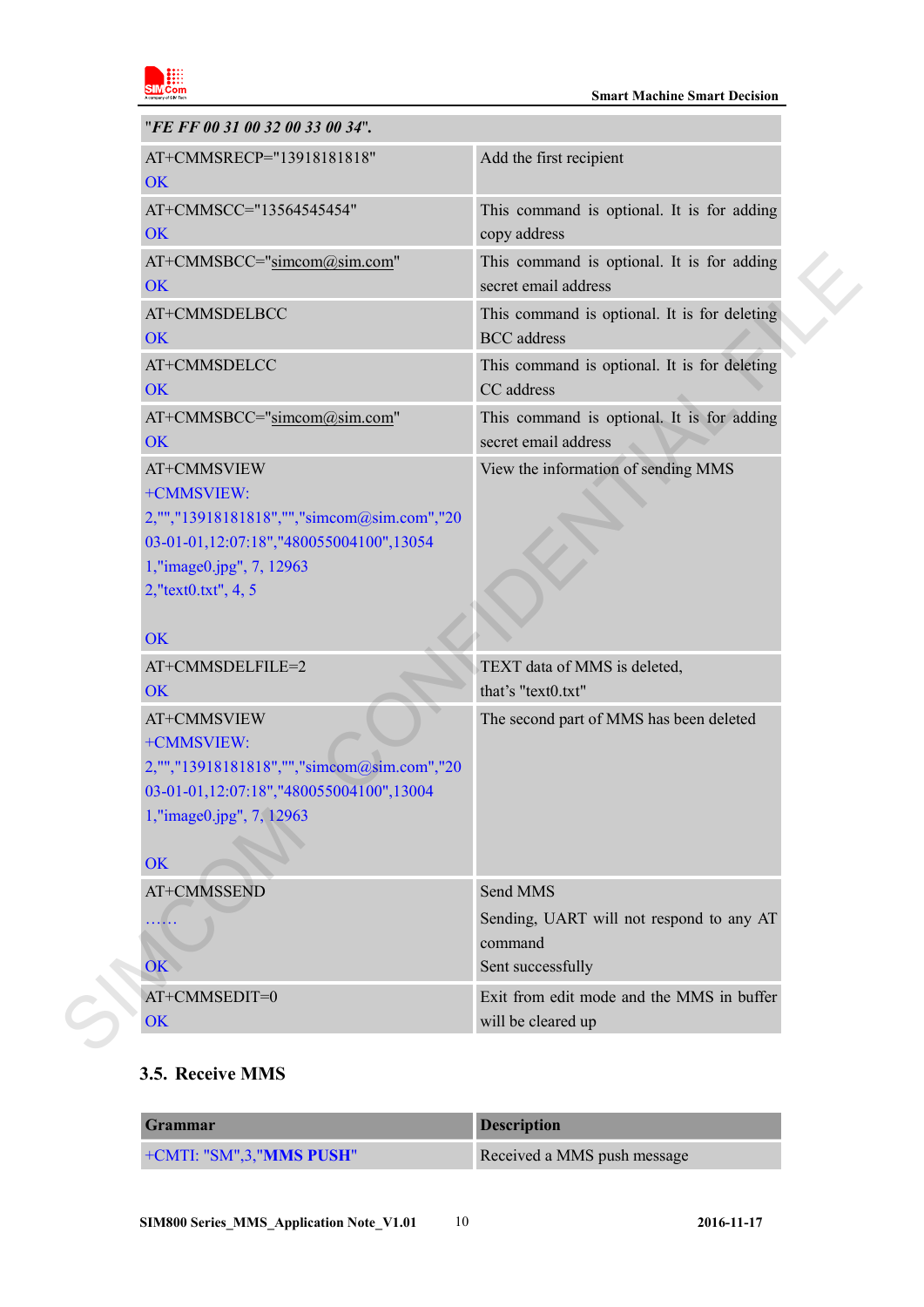

| $AT+CMMSEDIT=0$                                  | Exit edit mode. It is not allowed to receive                                                                                                                                               |
|--------------------------------------------------|--------------------------------------------------------------------------------------------------------------------------------------------------------------------------------------------|
| OK                                               | MMS in edit mode                                                                                                                                                                           |
| AT+CMMSRECV=3                                    | Receive the MMS from the MMS proxy                                                                                                                                                         |
| +CMMSRECV:                                       |                                                                                                                                                                                            |
| $"+8613818181818"$ , "2008-05-02, 03:38:12", "", |                                                                                                                                                                                            |
| 26670                                            |                                                                                                                                                                                            |
| 1, "image0.jpg", 7, 26625                        |                                                                                                                                                                                            |
| OK                                               | Successfully received the MMS and the<br>MMS included the file "image0.jpg" whose<br>size is 26625 Bytes. The sender is<br>$"+8613818181818"$ . The size of the MMS<br>body is 26670 Bytes |
| $AT+CMGD=3$                                      | Delete the MMS push message                                                                                                                                                                |
| OK                                               |                                                                                                                                                                                            |

# <span id="page-10-0"></span>**3.6. Read a Push Message**

| 200 / U                                                                                                                                                                                                                    |                                                                                                                                                                                         |
|----------------------------------------------------------------------------------------------------------------------------------------------------------------------------------------------------------------------------|-----------------------------------------------------------------------------------------------------------------------------------------------------------------------------------------|
| 1, "image0.jpg", 7,26625                                                                                                                                                                                                   |                                                                                                                                                                                         |
| <b>OK</b>                                                                                                                                                                                                                  | Successfully received the MMS and the<br>MMS included the file "image0.jpg" whose<br>size is 26625 Bytes. The sender is<br>"+8613818181818". The size of the MMS<br>body is 26670 Bytes |
| $AT+CMGD=3$                                                                                                                                                                                                                | Delete the MMS push message                                                                                                                                                             |
| OK                                                                                                                                                                                                                         |                                                                                                                                                                                         |
| 3.6. Read a Push Message                                                                                                                                                                                                   |                                                                                                                                                                                         |
| <b>Grammar</b>                                                                                                                                                                                                             | <b>Description</b>                                                                                                                                                                      |
| +CMTI: "SM",1,"MMS PUSH",2,1                                                                                                                                                                                               | Received the first part of a concatenated<br>MMS push message which includes two<br>parts                                                                                               |
| +CMTI: "SM",2,"MMS PUSH",2,2                                                                                                                                                                                               | Received the second part of a concatenated<br>MMS push message which includes two<br>parts                                                                                              |
| +CMTI: "SM",1, "MMS PUSH"                                                                                                                                                                                                  | Received all the parts of the concatenated<br>MMS push message                                                                                                                          |
| AT+CMMSEDIT=0                                                                                                                                                                                                              | Exit edit mode. It is not allowed to receive                                                                                                                                            |
| <b>OK</b>                                                                                                                                                                                                                  | MMS in edit mode                                                                                                                                                                        |
| AT+CMMSRDPUSH=1<br>+CMMSRDPUSH:<br>2,"+85266097746","6C8FD1531AFF2E006100",<br>"0110000012082090415183122001", "http://203.<br>142.105.122:38090/mms/0110000012082090415<br>183122001","2013-05-28,09:35:37",0,14735<br>OK | Read PUSH message content                                                                                                                                                               |
| $AT+CMGD=1$                                                                                                                                                                                                                | Delete the MMS push message and all the                                                                                                                                                 |
| OK                                                                                                                                                                                                                         | parts of the concatenated MMS push                                                                                                                                                      |

### <span id="page-10-1"></span>**3.7. Read a File of MMS**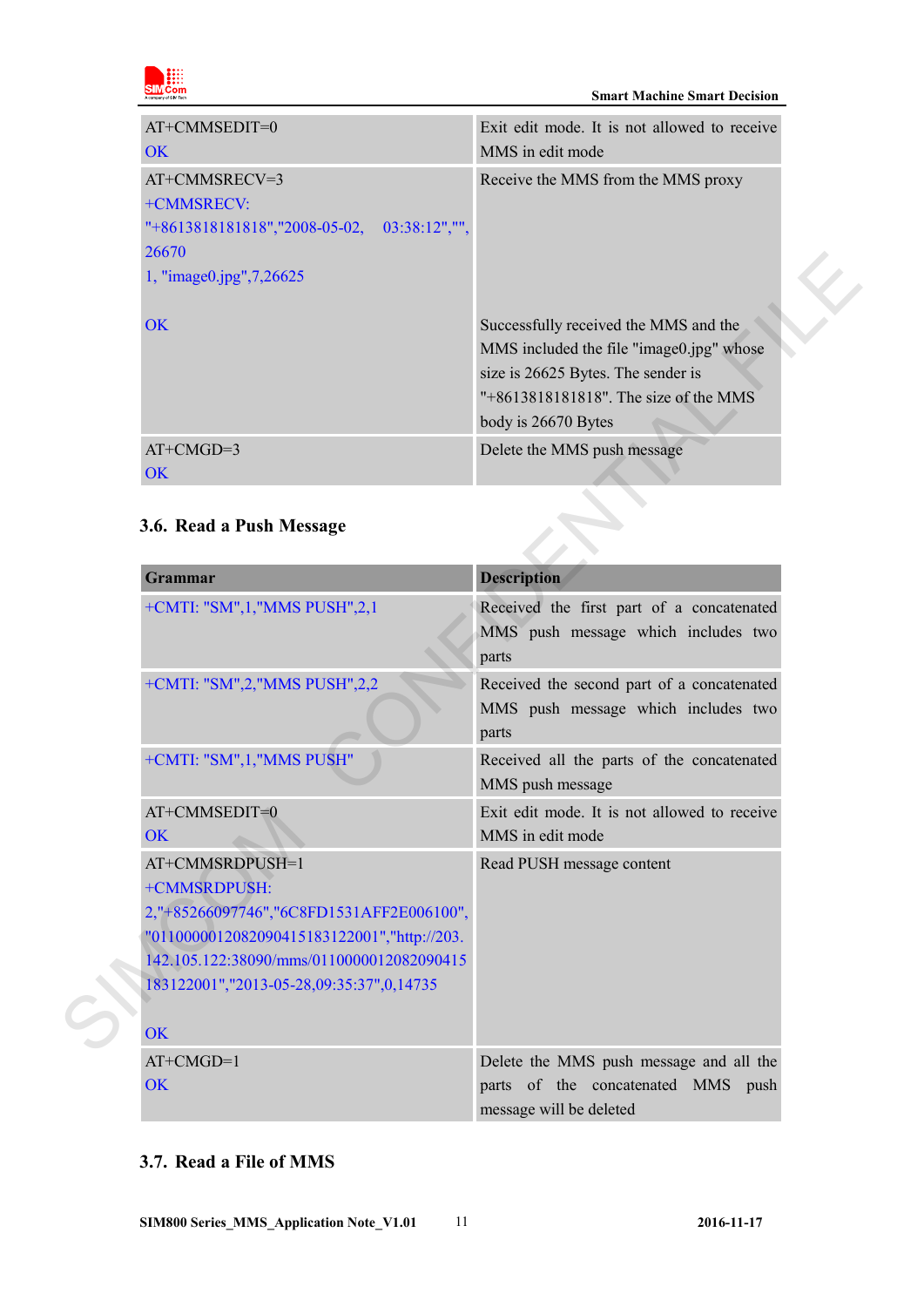

| Grammar                           | <b>Description</b>                              |
|-----------------------------------|-------------------------------------------------|
| AT+CMMSREAD=1                     | The parameter 1 is the index of the file in the |
|                                   | MMS. Please refer to the response of AT+        |
|                                   | $CMMSRECV=3$                                    |
| $+$ CMMSREAD: "image0.jpg", 26625 | Include file name and size                      |
|                                   | The data of the file " image 0.jpg"             |
| OK                                | All the data of the file has been read over     |

## <span id="page-11-0"></span>**3.8. Exit**

| Grammar             | <b>Description</b>       |
|---------------------|--------------------------|
| $AT+CMMSTERM$<br>OK | Exiting the MMS function |
|                     |                          |
|                     |                          |
|                     |                          |
|                     |                          |
|                     |                          |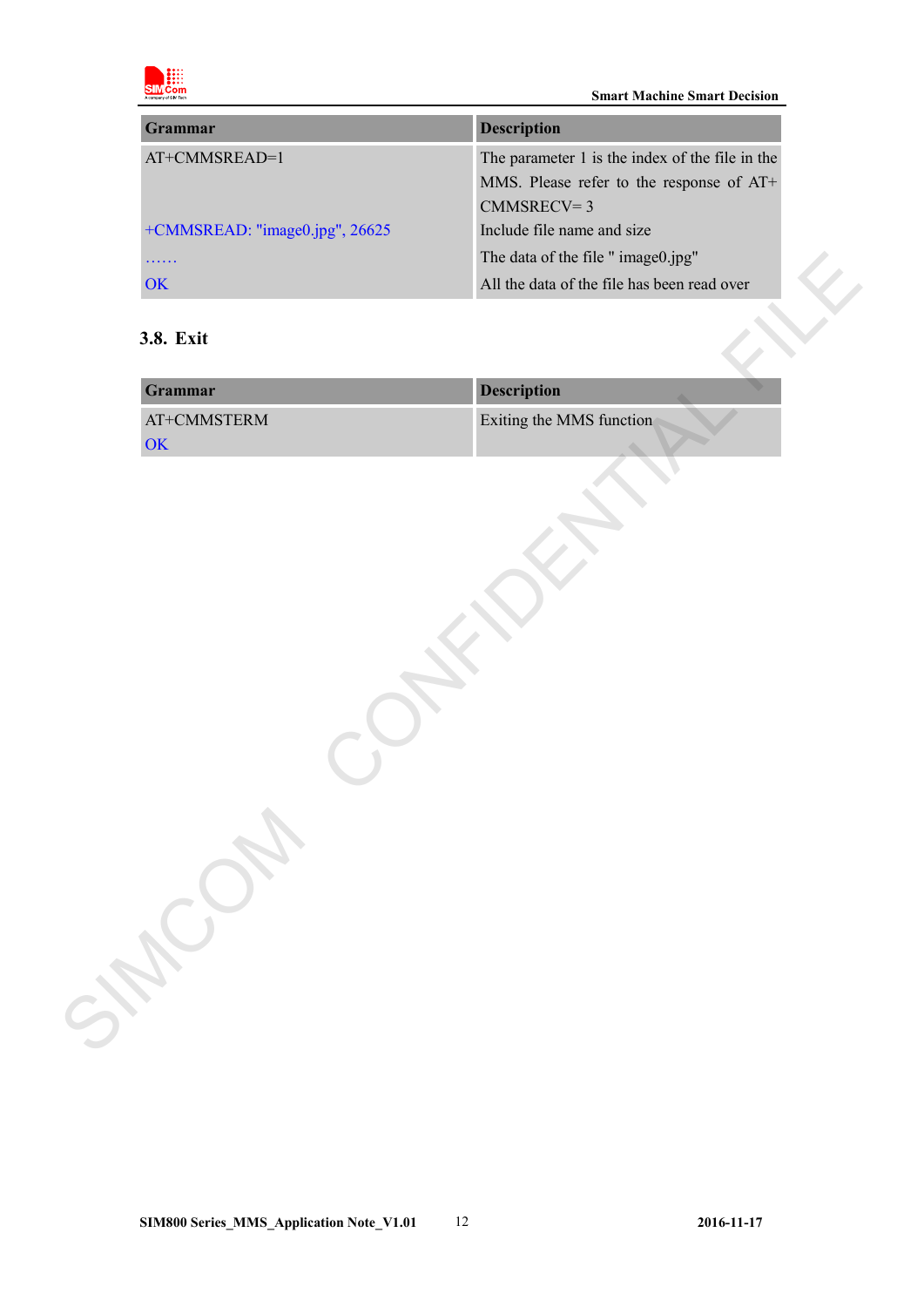

# <span id="page-12-0"></span>**Appendix**

### <span id="page-12-1"></span>**A Related Documents**

| <b>SN</b>         | Document name                        | Remark |  |
|-------------------|--------------------------------------|--------|--|
|                   | SIM800 Series AT Command Manual      |        |  |
| $\lceil 2 \rceil$ | wap-209-mms encapsulation-20020105-a |        |  |

# <span id="page-12-2"></span>**B Terms and Abbreviations**

|                                    |              | <b>Document name</b>                            | Remark |  |
|------------------------------------|--------------|-------------------------------------------------|--------|--|
| $[1]$                              |              | SIM800 Series AT Command Manual                 |        |  |
| $[2]$                              |              | wap-209-mms encapsulation-20020105-a            |        |  |
|                                    |              |                                                 |        |  |
| $\bf{B}$                           |              | <b>Terms and Abbreviations</b>                  |        |  |
|                                    |              |                                                 |        |  |
|                                    | Abbreviation | <b>Description</b>                              |        |  |
| <b>MMS</b>                         |              | Multimedia short message                        |        |  |
| $\ensuremath{\mathsf{URL}}\xspace$ |              | Uniform Resource Locator                        |        |  |
| <b>UART</b>                        |              | Universal Asynchronous Receiver and transmitter |        |  |
| PDU                                |              | Protocol Data Unit                              |        |  |
|                                    |              |                                                 |        |  |
|                                    |              |                                                 |        |  |
|                                    |              |                                                 |        |  |